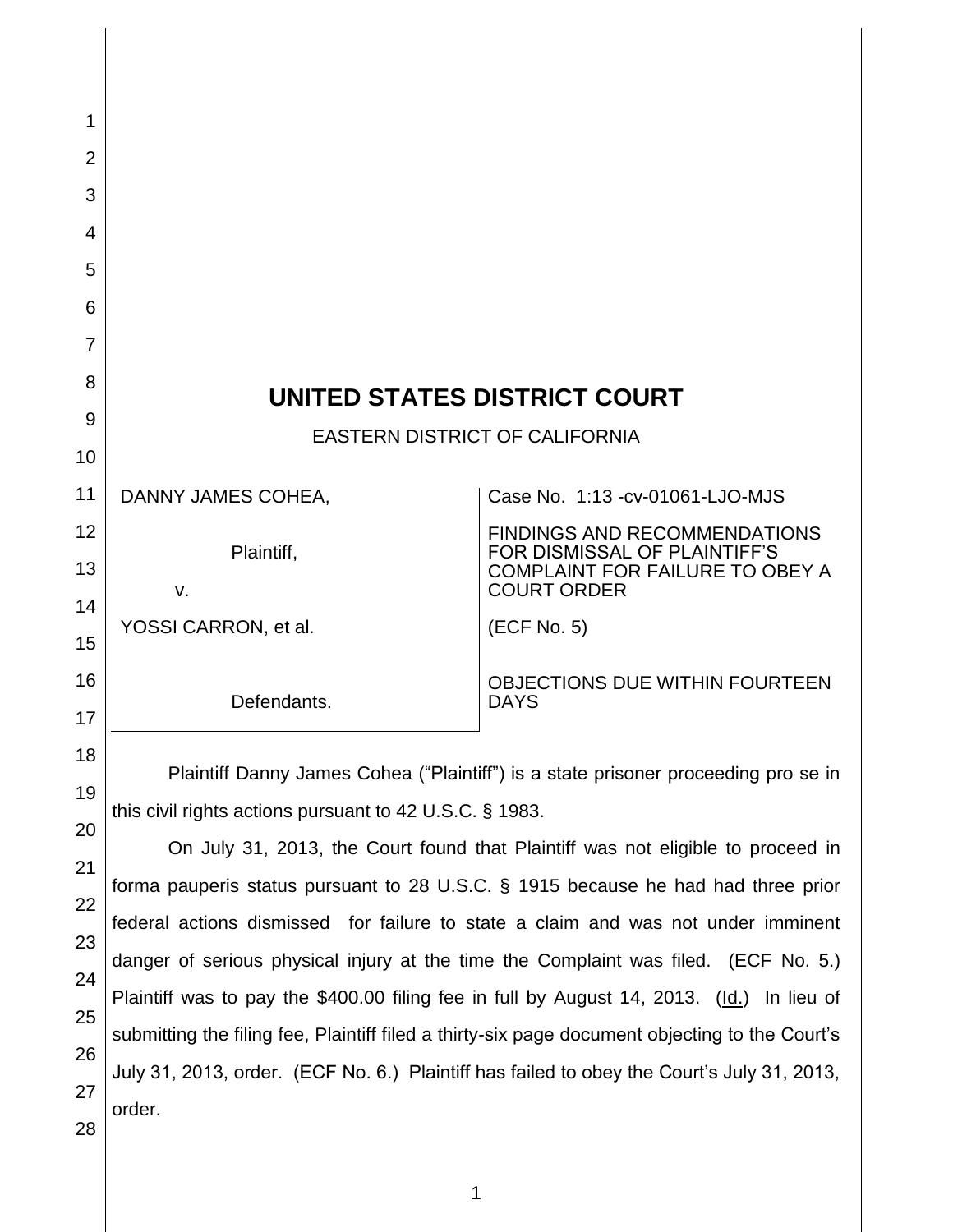1 2 3 4 5 6 7 8 9 10 11 12 13 14 15 16 Local Rule 110 provides that "failure of counsel or of a party to comply with these Rules or with any order of the Court may be grounds for imposition by the Court of any and all sanctions . . . within the inherent power of the Court." District courts have the inherent power to control their dockets and "in the exercise of that power, they may impose sanctions including, where appropriate . . . dismissal of a case." Thompson v. Housing Auth., 782 F.2d 829, 831 (9th Cir. 1986). A court may dismiss an action, with prejudice, based on a party's failure to prosecute an action, failure to obey a court order, or failure to comply with local rules. See, e.g., Ghazali v. Moran, 46 F.3d 52, 53-54 (9th Cir. 1995) (dismissal for noncompliance with local rule); Ferdik v. Bonzelet, 963 F.2d 1258, 1260-61 (9th Cir. 1992) (dismissal for failure to comply with an order requiring amendment of a complaint); Carey v. King, 856 F.2d 1439, 1440-41 (9th Cir. 1988) (dismissal for failure to comply with local rule requiring pro se plaintiffs to keep court apprised of address); Malone v. U.S. Postal Service, 833 F.2d 128, 130 (9th Cir. 1987) (dismissal for failure to comply with a court order); Henderson v. Duncan, 779 F.2d 1421, 1424 (9th Cir. 1986) (dismissal for lack of prosecution and failure to comply with local rules).

17 18 19 20 21 22 23 In determining whether to dismiss an action for lack of prosecution, failure to obey a court order, or failure to comply with local rules, the Court must consider several factors: (1) the public's interest in expeditious resolution of litigation; (2) the Court's need to manage its docket; (3) the risk of prejudice to the defendants; (4) the public policy favoring disposition of cases on their merits; and (5) the availability of less drastic alternatives. Thompson, 782 F.2d at 831; Henderson, 779 F.2d at 1423-24; Malone, 833 F.2d at 130; Ferdik, 963 F.2d at 1260-61; Ghazali, 46 F.3d at 53.

24 25 26 27 28 In the instant case, the Court finds that the public's interest in expeditiously resolving this litigation and the Court's interest in managing its docket weigh in favor of dismissal. The third factor, risk of prejudice to defendants, also weighs in favor of dismissal, since a presumption of injury arises from the occurrence of unreasonable delay in prosecuting an action. Anderson v. Air West, 542 F.2d 522, 524 (9th Cir.

2